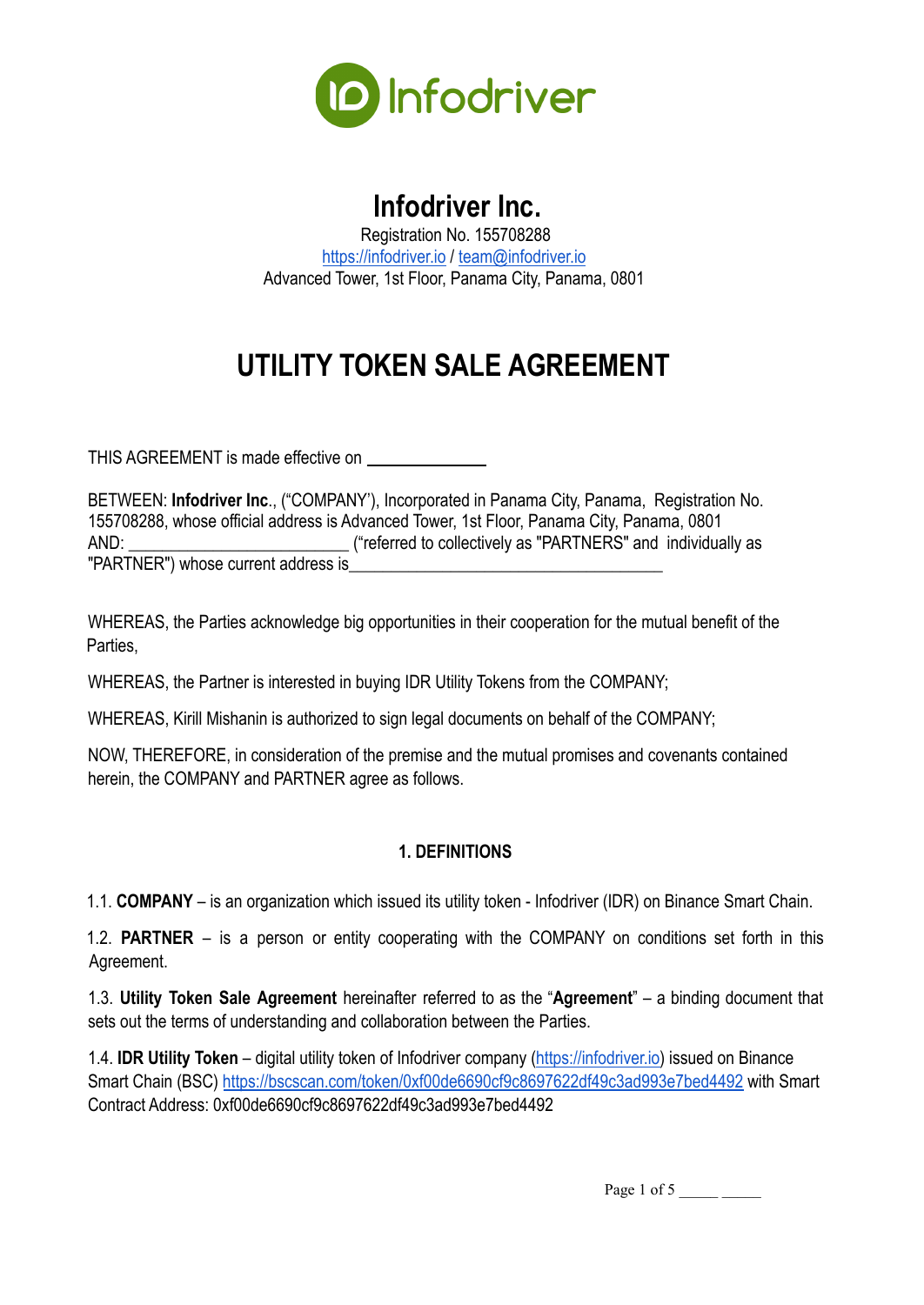## **2. SUBJECT OF THE AGREEMENT**

2.1. This Agreement regulates the relationships that arise between the Parties in connection with the fact that the Parties undertake to perform transactions in accordance with the terms specified in the provisions of this Agreement.

2.2. The IDR Utility Tokens shall mean the object of the agreement provided by the COMPANY to the PARTNER after the transactions detailed in Section 3 below and further detailed in Annex 1 to this Agreement.

# **3. OBLIGATION OF THE PARTIES**

3.1. The PARTNER warrants that:

- a) The PARTNER will perform the transaction of buying IDR Utility Tokens through one of the transfer options detailed in Annex 1;
- b) The PARTNER will provide the correct BEP-20 (BSC) wallet details to the COMPANY;
- c) The PARTNER is capable of fulfilling his commitment and has the full legal capacity to do so;

3.2. The COMPANY warrants that:

a) \_\_\_\_\_\_\_\_\_\_\_\_ IDR Utility Tokens will be credited by the COMPANY to the BEP-20 (BSC) PARTNERS wallet, details of which have been provided in Annex 1 at a price of USD per IDR Utility Token ("Utility Token Sale Price").

3.3. Under this Agreement, the COMPANY shall allocate to the PARTNER, in his BEP-20 (BSC) wallet, the IDR Utility Token amount related to his transaction(s) in no more than 1 business days from receiving the amount related to the payment for IDR Utility Tokens.

3.4. If the IDR Utility Tokens due to the PARTNER are not received by him in his BEP-20 (BSC) wallet details of which are provided at Annex 1, the COMPANY shall transfer the IDR Utility Tokens to the PARTNER or return to the PARTNER the entire payment amount received by the COMPANY for such IDR Utility Tokens.

3.5. Further obligations of the Parties shall be detailed by the Parties in Annex 1 to this Agreement.

## **4. INTELLECTUAL PROPERTY RIGHTS**

4.1. All rights, title, and interest in and to any Party, all content of websites, applications, code of the Parties, including all intellectual property rights therein, shall remain the exclusive property of the respective Parties.

4.2. The COMPANY has absolute editorial control over their projects and the content, which the COMPANY may modify, in whole or in part, at any time without prior notice, except for joint PR activities for which the Parties shall communicate prior to launching any campaign.

4.3. Notwithstanding the foregoing, all proprietary intellectual property rights of the Seller shall belong to the Seller. Page 2 of 5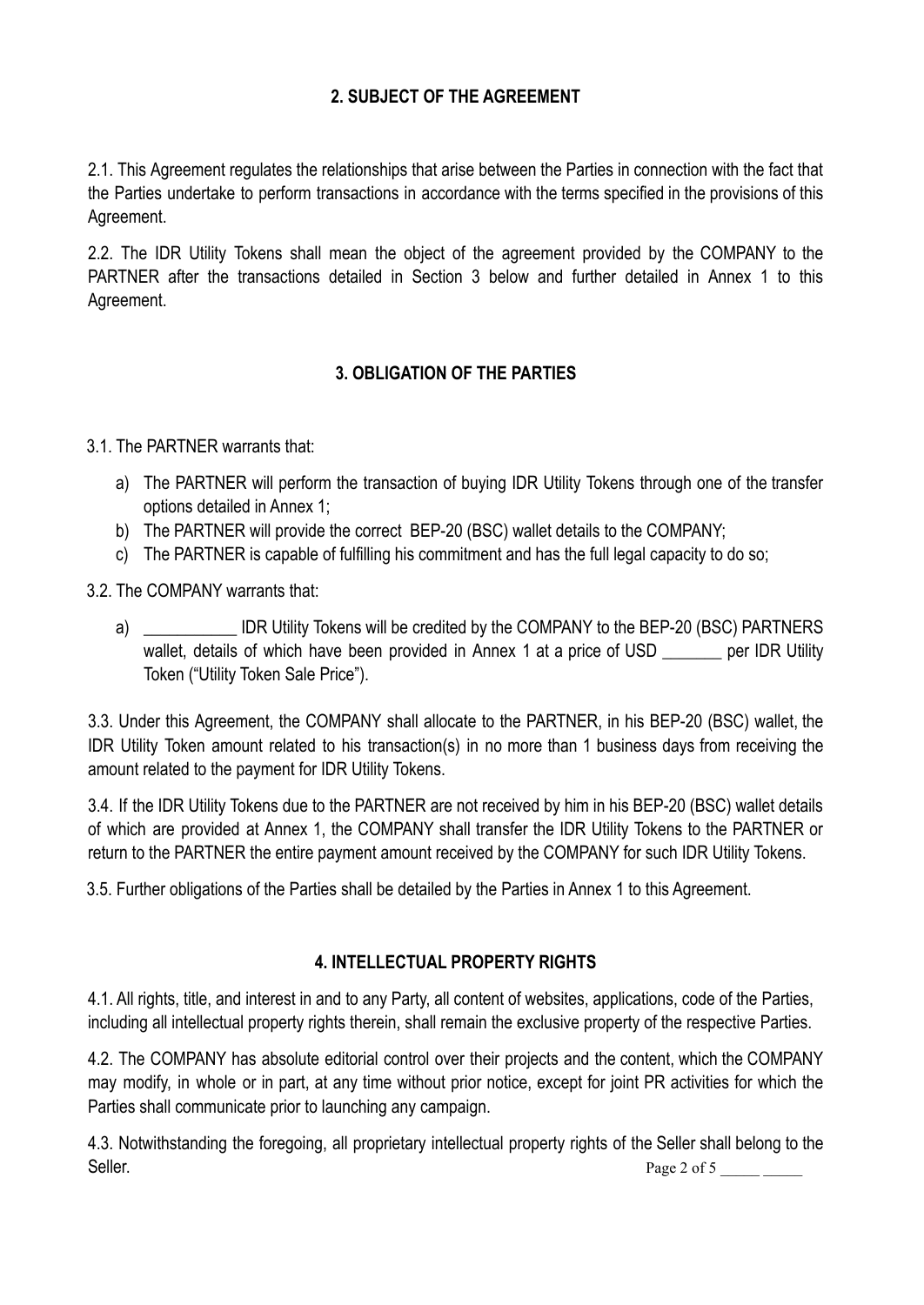### **5. RESPONSIBILITIES AND DISPUTE RESOLUTION**

5.1. This Agreement shall be governed by common law.

5.2. For breach of obligations under this Agreement, the Parties shall be responsible in accordance with this Agreement and the common law.

5.3. The Party that has violated the terms of this Agreement shall pay all damages caused by the violation.

5.4. Compensation by the guilty Party of losses caused by a violation of the Agreement shall not exempt the Parties from the obligations under this Agreement.

5.5. All disputes between the Parties concerning the subject of this Agreement that are not settled through negotiations in 30 (thirty) days from their commencement shall be settled by the court in accordance with the provisions of this Agreement and the requirements of the common law.

## **6. FORCE MAJEURE**

6.1. The Parties shall be exempted from liability for non-fulfillment or improper fulfillment of obligations under this Agreement if it arose as a result of force majeure (as detailed in clause 6.2).

6.2. Under Force Majeure circumstances, this Agreement means any circumstances that have arisen independently of the will or in contravention of the will of the Parties and which can`t be foreseen or avoided, including military actions, public disturbances, epidemics, blockades, earthquakes, floods, fires, decisions or orders of state authorities and management, which will result in the additional obligations imposed on the Parties or additional restrictions (licensing, customs, tax, etc.) will be imposed and which will make it impossible to further fully or partially perform its obligations under the Agreement, as well as other actions or events that exist beyond the will of the Parties.

6.3. A Party that fails to fulfill or cannot fulfill its obligation under this Agreement as a result of force majeure circumstances, must within 5 (five) days from the moment such events occur notify the other Party in writing about the obstacles and their impact on the fulfillment of the obligations under this Agreement.

6.4. If force majeure circumstances last for 1 (one) calendar month in a row, the Parties shall determine the date, time, and place for negotiations aimed at finding possible ways to resolve the issue of the fulfillment by the Parties of the terms of this Agreement. Notwithstanding any Force Majeure, the Parties will use their best efforts to either fulfill their obligations under this Agreement or return the payment price or IDR Utility Tokens (as applicable) received by one Party from the other.

## **7. TERMINATION OF THE AGREEMENT**

7.1. This Agreement may be terminated before the expiration only in the following cases:

- a) under the arrangement of the Parties;
- b) in other cases, stipulated by the terms of this Agreement and the common law.

7.2. Termination of this Agreement for any reason does not relieve the Parties from the obligation to fully fulfill its obligations, the obligation to fulfill which arose before the termination of such termination.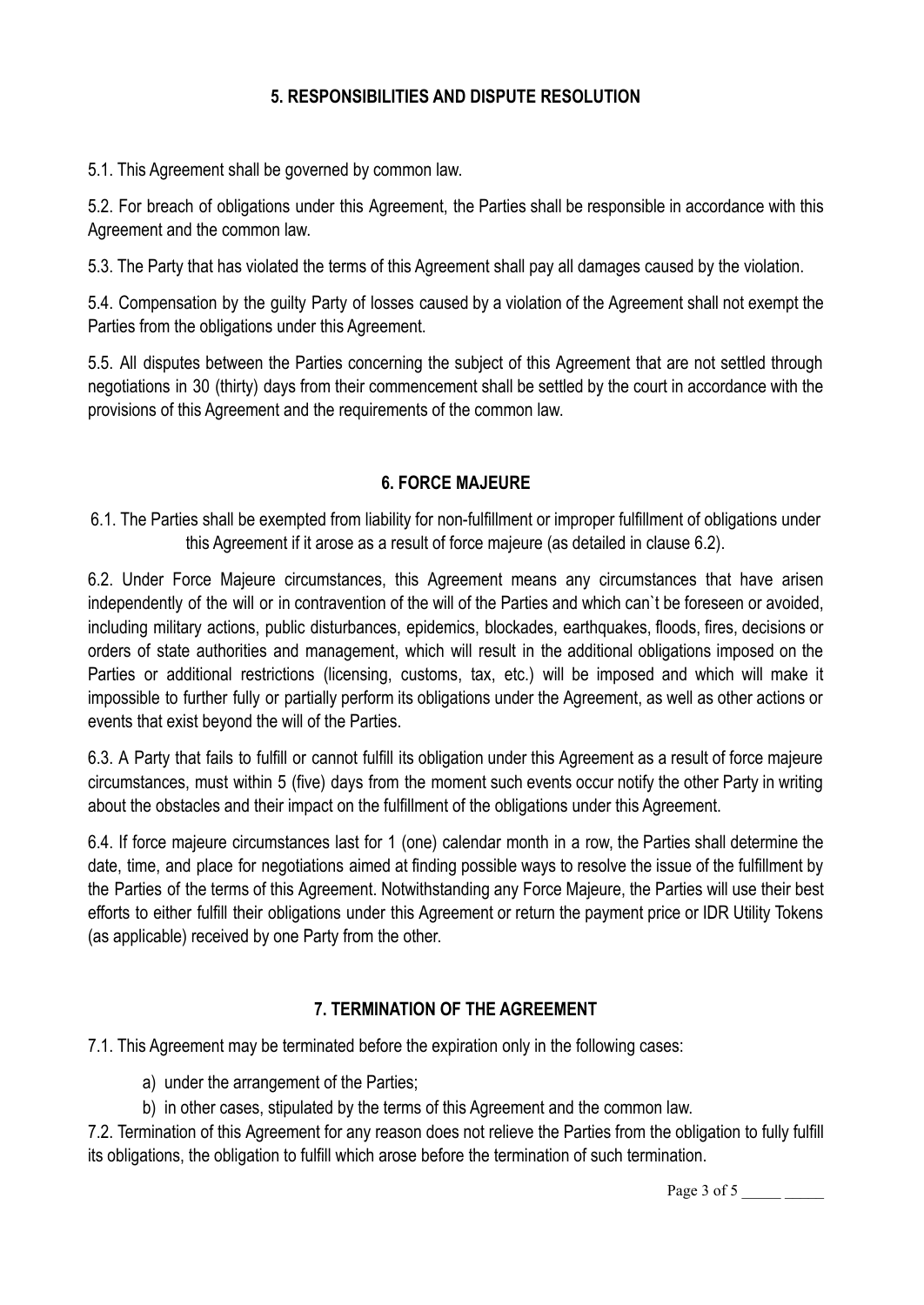### **8. TERMS OF CONFIDENTIALITY**

8.1. The Parties must not disclose information about the terms of the Agreement, as well as any other information that became known to the Parties in the course of implementation of the terms of this Agreement, and make any possible effort to exclude the possibility of access to such information by third parties, except when such information should be provided in accordance with the requirements of this Agreement and the common law.

8.2. Each Party must not disclose or share the confidential information of the other Party under the Agreement to any third party without the prior written consent of this Party.

8.3. The PARTNER shall take appropriate measures to ensure the complete preservation of the confidential information of the COMPANY, which was received by him prior or in the process of fulfilling the terms of this Agreement. Such measures shall be set forth in other agreements between the Parties.

#### **9. OTHER TERMS**

9.1. Each of the Parties guarantees that, at the time of conclusion of this Agreement, it is not in any way limited in the right to conclude this Agreement and to fulfill all the conditions specified therein.

9.2. Each of the Parties confirms that the conclusion of this Agreement and the fulfillment of its conditions do not contradict the common law, does not contradict the objectives of the Parties, the provisions of their charter documents, or other local acts of the Parties.

9.3. The Parties have agreed that amendments to this agreement may be made by the COMPANY by sending the appropriate letter to the PARTNER, and the PARTNER notifying the COMPANY of acceptance of such amendments. If, after receiving the letters, the PARTNER continues to perform under this Agreement, the changes shall be deemed accepted by the PARTNER.

#### **10. FINAL PROVISIONS**

10.1. The Parties acknowledge that they have read this Agreement, understand it, and agree to be bound by the terms and conditions.

10.2. The Parties agree that this Agreement constitutes the entire agreement by the Parties and supersedes all proposals, oral or written, and all other prior negotiations, conversations, discussions, or agreements between the Parties relating to the subject matter of this Agreement.

10.3. Amendments to this Agreement shall be made by concluding supplementary agreements by the Parties, which are an integral part thereof if stated in writing, signed, and sealed by the Parties.

10.4. The PARTNER shall be solely responsible for notifying the COMPANY about changes in the information used to make payments for the results of the Services.

10.5. In cases not provided for in this Agreement, the Parties shall be guided by the common law of the Parties.

10.6. The Agreement is signed by two counterparts in English. Both copies have equal legal force.

Page 4 of 5 \_\_\_\_\_ \_\_\_\_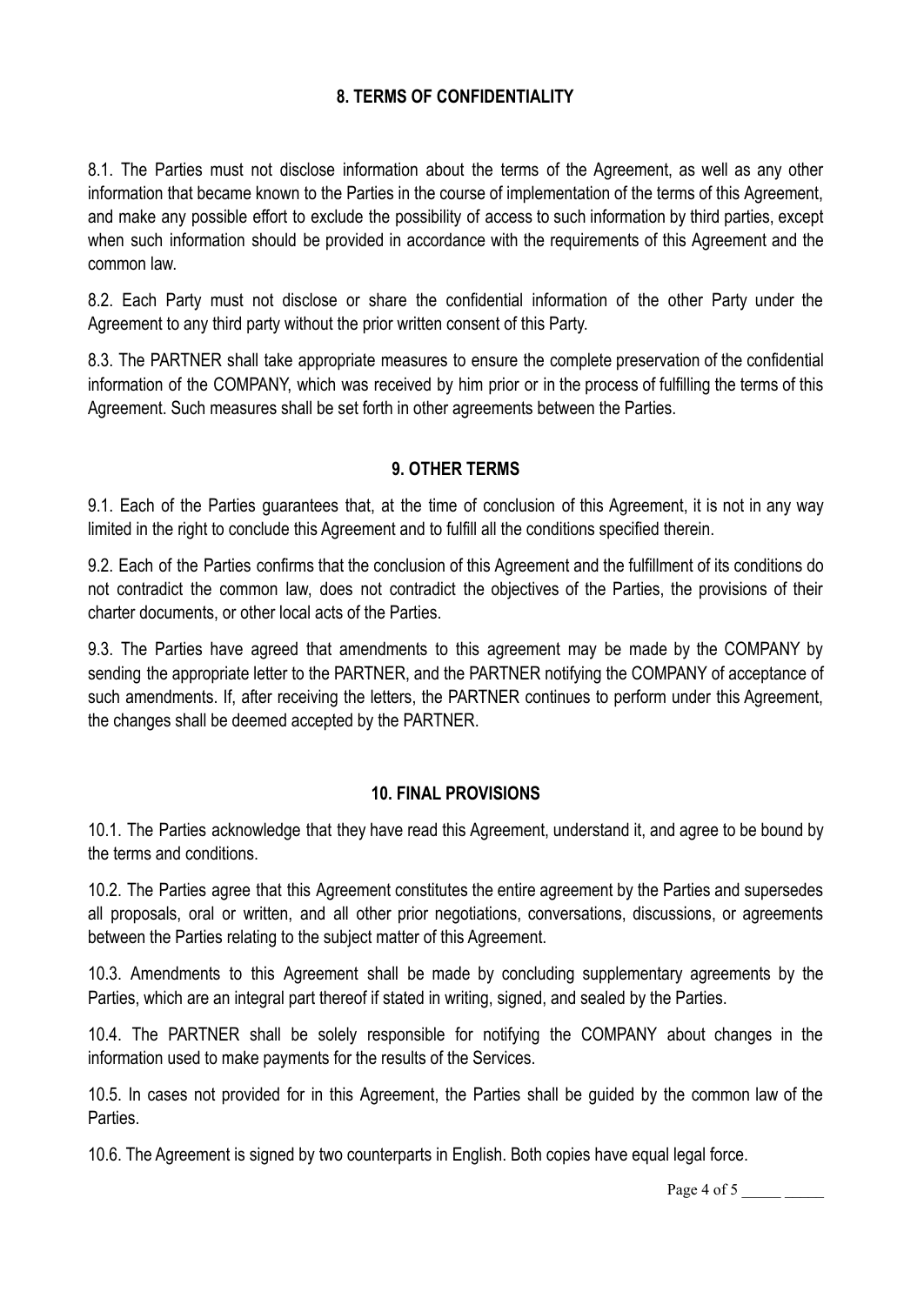# **11. DETAILS AND SIGNATURES OF THE PARTIES**

| <b>SIGNED by the COMPANY</b> |             | <b>SIGNED by PARTNER</b> |      |
|------------------------------|-------------|--------------------------|------|
|                              | <b>Name</b> |                          | Name |
|                              | Date        |                          | Date |
|                              |             | Signature Signature      |      |